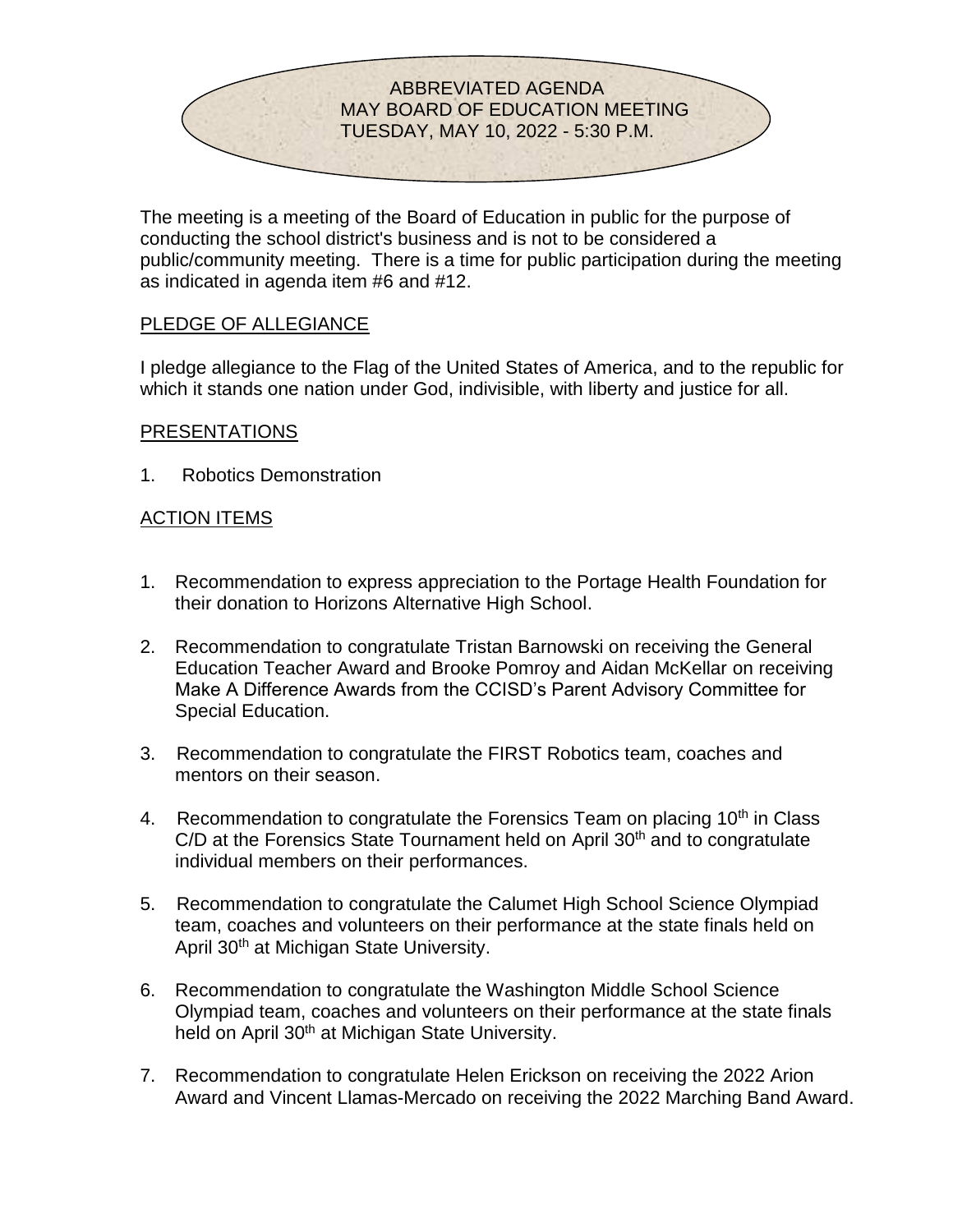- 8. Recommendation to express appreciation to Pat's IGA & Toni's Country Kitchen for donating snacks for the Chicago Art trip.
- 9. Recommendation to express appreciation to supporters for their donations of \$250 or more to the FIRST Robotics Team.
- 10. Recommendation to congratulate students who took part in the CHS Drama Club Play "Acting Can Be Murder" along with Advisor, Matthew Riutta.
- 11. Recommendation to accept the recommendation of Calumet High School Principal Jennifer Peters for students eligible to receive a 2022 diploma.
- 12. Recommendation to accept the recommendation of Horizons High School Principal Darren Kinnunen for students eligible to receive a 2022 diploma.
- 13. Recommendation to operate a school of choice program for the 2022-2023 school year.
- 14. Recommendation to extend appreciation to CLK School Nurse Carey Sullivan for School Nurse Day, May 11, 2022.
- 15. Recommendation to declare May 6, 2022 as National School Lunch Hero Day and to thank food service staff for their contributions to the health and learning of CLK's students.
- 16. Recommendation to resolve to accept the Memorandum of Understanding between the Board of Education and the Calumet School Employees Unit of Local 226 (ASFCME).
- 17. Recommendation to declare April 25-May 1, 2022 as Student Appreciation Week.
- 18. Recommendation to congratulate CLK Elementary administrators, faculty and staff on being named a Capturing Kids Hearts Showcase School.
- 19. Recommendation to congratulate the Washington Middle School and Calumet High School bands along with Band Director, Ryan Watt on a successful spring music program.

#### **PERSONNEL**

- 1. Recommendation to accept a resignation notice.
- 2. Recommendation to authorize family medical leave for a teacher.
- 3. Recommendation to accept a retirement notice.

#### FINANCES

1. Recommendation to approve the CCISD 2022-2023 General and Special Education Budgets.